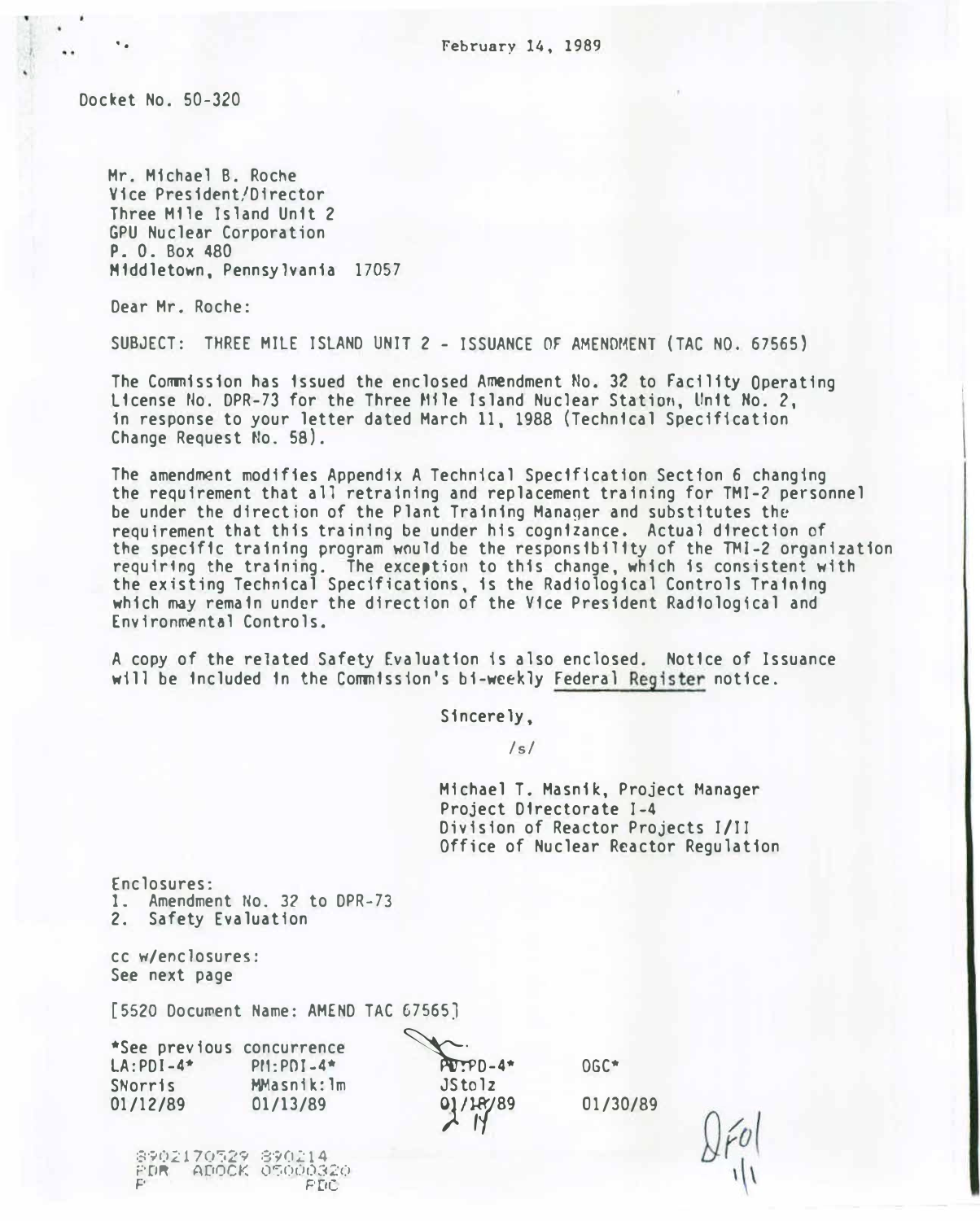# AMENDMENT NO. 32 TO FACILITY OPERATING LICENSE NO.DPR-73

DISTRIBUTION Docket File HRC POR Local PDR Gray F11e  $C.$  Lainas $(14E4)$ B. Boger (14A2) J. Sto 1z S. Norris M. Masnik OGC D. Hagan (HNBB 3302) E. Jordan MNBB 3302) B. Grimes ( <sup>9</sup>A2) T. Meek(4) (Pl-137) W. Jones (P-130A) E. Buther  $(11F23)$ ACRS ' )) GPA/PA ARM/LFMB

·'

' .  $\cdots$ 

'•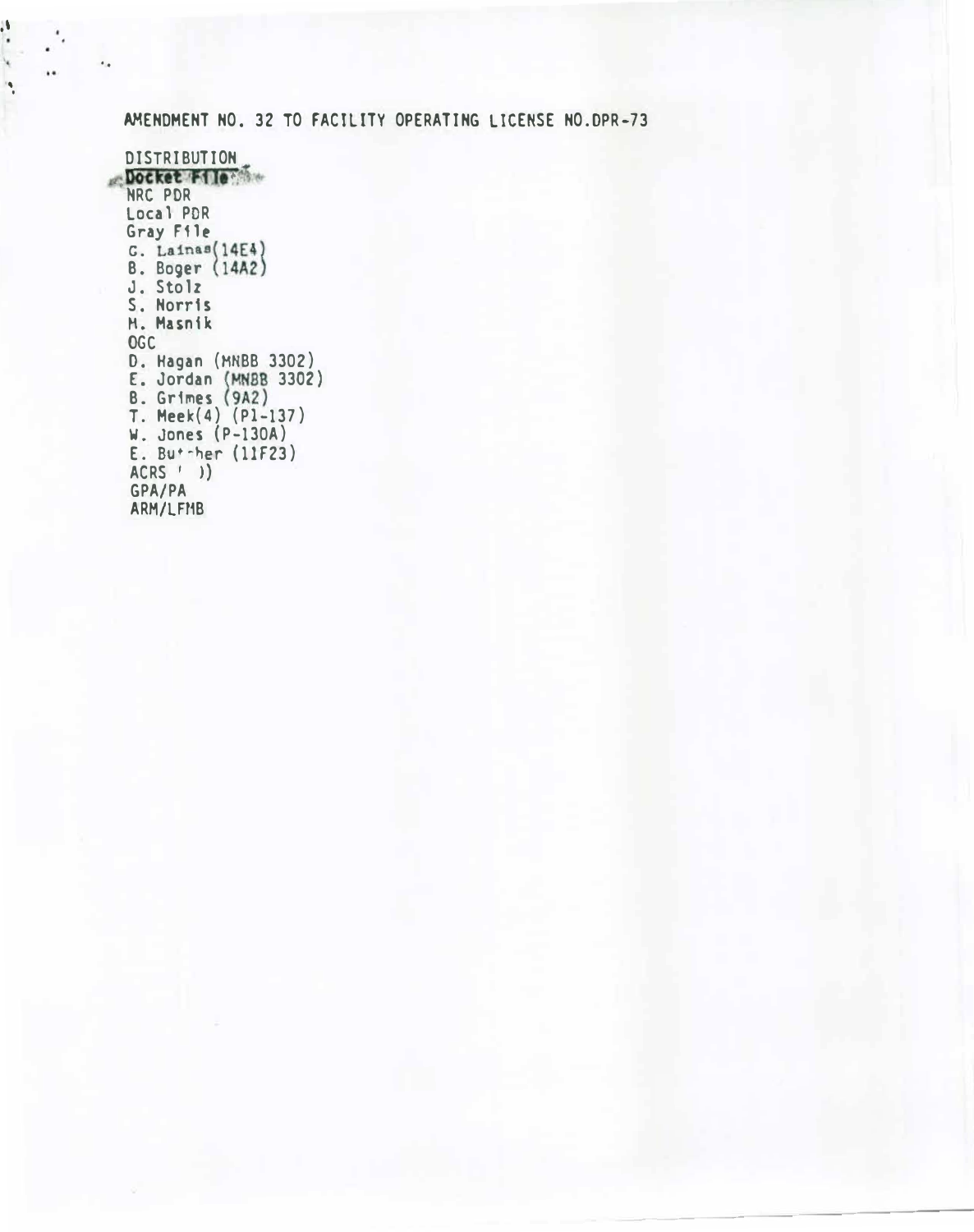Mr. H. B. Roche GPU Nuclear Corporation

cc:

..

 $\cdot$  '

Regional Administrator, Region I U.S. Nuclear Regulatory Commission 475 Allendale Road King of Prussia, PA 19406

Or. Judith H. Johnsrud Environmental Coalition on Nuclear Power 433 Orlando Avenue State College, PA 16801

Ernest L. Blake, Jr., Esquire Shaw, Pittman, Potts, and Trowbridge 2300 II Street, N.W. Washington, DC 20037

Secretary U.S. Nuclear Regulatory Commission Washington, DC 20555

Sally S. Klein, Chairperson Dauphin County Board of Commissioners Dauphin County Courthouse Front and Market Streets Harrisbur9, PA 17101

Thomas M. Gerusky, Director Bureau of Radiation Protection Department of Environmental Resources P. 0. Box 2063 Harrisburg, PA 17120

Ad Crable Lancaster New Era 8 West King Street lancaster, PA 17601

U.S. Department of Energy P. 0. Box 88 Middletown, PA 17057

David J. McGoff Office of LWR Safety and Technology NE-23 U.S. Department of Energy Washington, DC 20545

Three Mile Island Nuclear Station Unit No. 2

Frank Lynch, Editorial The Patriot 812 Market Street Harrisburg, PA 17105

Robert B. Borsum Babcock & Wilcox Nuclear Power Division Suite 525 1700 Rockville Pike Rockville, MD 20852

Marvin I. Lewis 7801 Roosevelt Blvd. 162 Philadelphia, PA 19152

Jane Lee 183 Valley Road Etters, PA 17319

Walter W. Cohen, Consumer Advocate Department of Justice Strawberry Square, 14th Floor Harrisburg, PA 17127

Hr. Edwin Kinter Executive Vice President GPU Nuclear Corporation 100 Interpace Parkway Parsippany, NJ 07054

U.S. Environmental Prot. Agency Region Ill Office Attn: EIS Coordinator Curtis Building {Sixth Floor) 6th and Walnut Streets Philadelphia, PA 19106

Francis I. Young Senior Resident Inspector (TMI-1) U.S.H.R.C. Post Office Box 311 Middletown, Pennsylvania 17057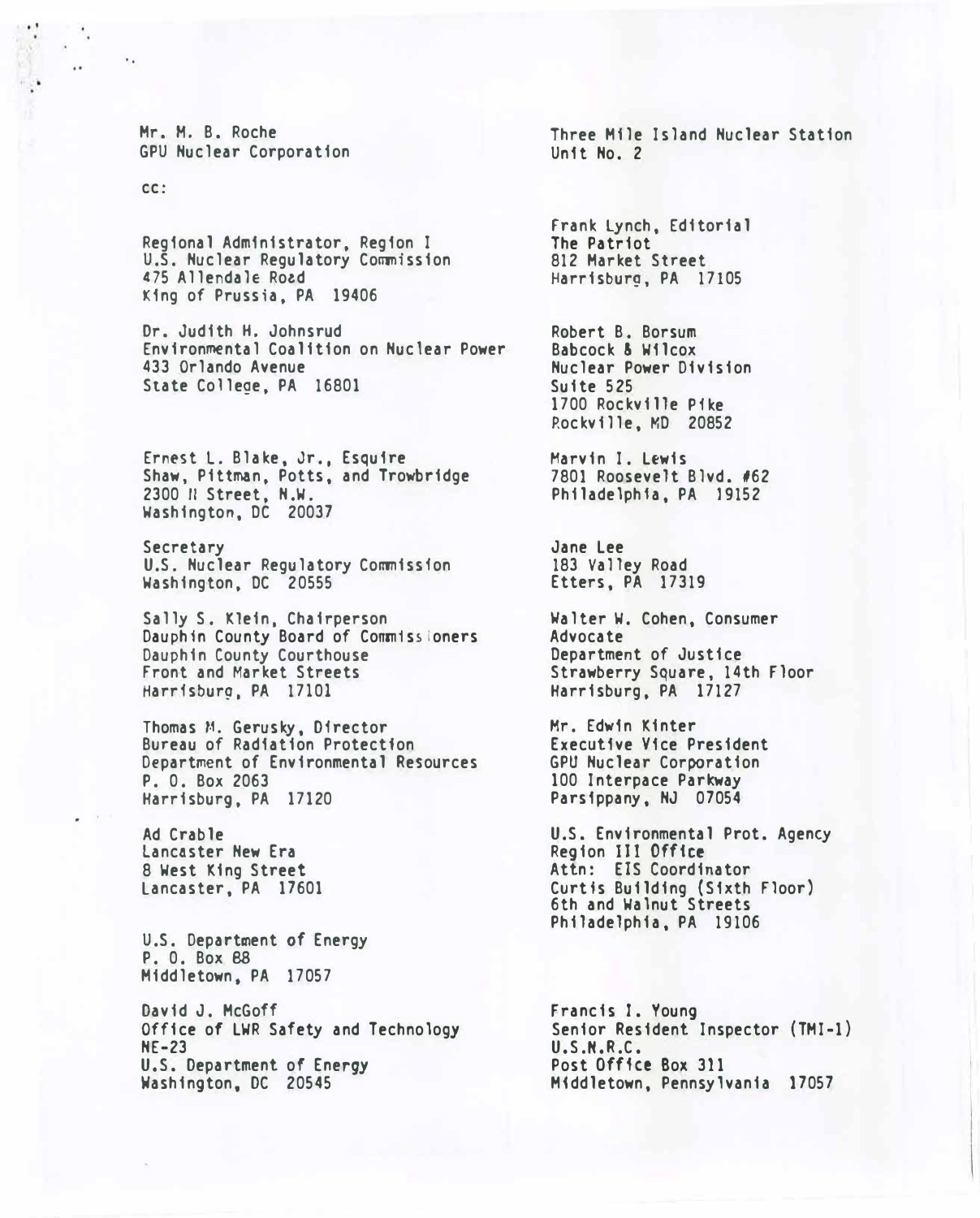Mr. M. B. Roche GPU Nuclear Corporation

cc:

..

 $\ddot{\cdot}$ 

 $\ddot{\phantom{a}}$ 

 $\sim$   $^{\circ}$ 

T. F. Oemmftt GPU �uclear Corporation

G. Kuehn GPU Nuclear Corporation

J. J. Byrne GPU Nuclear Corporation Three Mile Island Nuclear Station Unit No. 2

R. E. Rogan GPU Nuclear Corporation

S. levin GPU Nuclear Corporation

W. J. Marshall GPU Nuclear Corporation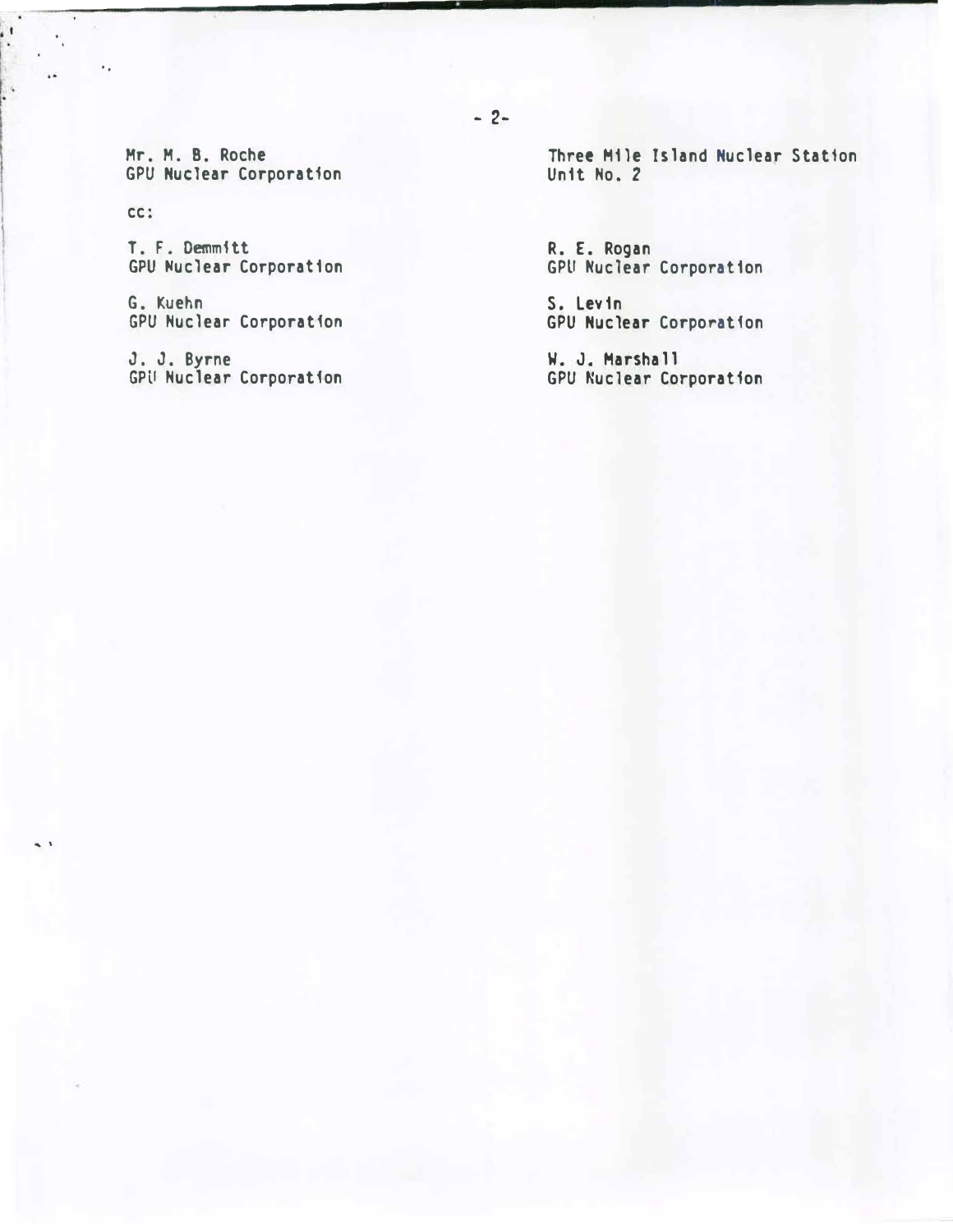

#### UNITED STATES NUCLEAR REGULATORY COMMISSION WASHINGTON, 0. C. 20555

# GPU NUCLEAR CORPORATION

# DOCKET NO. 50-320

# THREE MILE ISLAND NUCLEAR STATION, UNIT NO. 2

# AMENDMENT TO FACILITY OPERATING LICENSE

Amendment No. 32 License No. DPR-73

- 1. The Nuclear Regulatory Commission (the Commission) has found that:
	- A. The app11cat1on for amendment by GPU Nuclear Corporation, et al. (the licensee) dated March 11, 1988, complies with the standards and requirements of the Atomic Energy Act of 1954, as amended (the Act), and the Commission's rules and regulations set forth 1n 10 CfR Chapter I;
	- B. The facility will operate fn conformity with the application, the provisions of the Act, and the rules and regulations of the Commission;
	- C. There is reasonable assurance (i) that the activities authorized by this amendment can be conducted without endangering the health and safety of the public, and (ii) that such activities will be conducted in compliance with the Commission's regulations;
	- D. The issuance of this amendment will not be inimical to the common defense and security or to the health and safety of the public; and
	- E. The issuance of this amendment is in accordance with 10 CfR Part 51 of the Commission's regulations and all applicable requirements have been satisfied.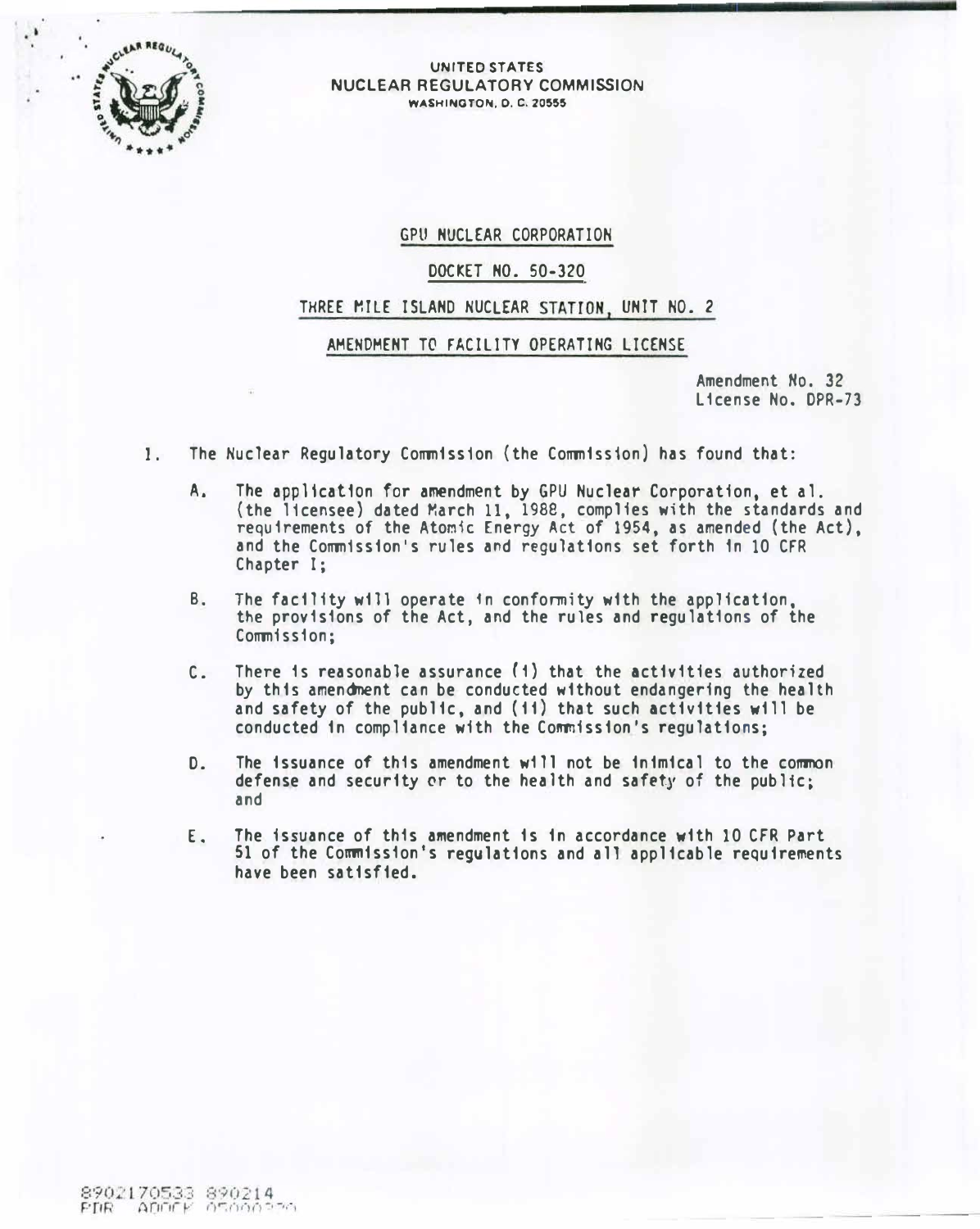- 2. Accordingly, the license is amended by changes to the Technical Specifications as indicated in the attachment to this license amendment, and paragraph 2.c.(2) of facility Operating license No. DPR-73 is hereby amended to read as follows:
	- (2) Technical Specifications

¥.

The Technical Specifications contained in Appendix A, as revised through Amendment No. 32, are hereby incorporated fn the license . GPU Nuclear Corporation shall operate the facility in accordance with the Technical Specifications and all Commission Orders issued subsequent to March 28, 1979.

3. This license amendment is effective as of its date of issuance, to be implemented within 30 days of issuance.

FOR THE NUCLEAR REGULATORY COMMISSION

6hh F. Stolz, Director Project Directorate I-4 iv1sion of Reactor Projects J/JJ Office of Nuclear Reactor Regulation

Attachment: Changes to the Technical Specifications

Date of Issuance: February 14, 1989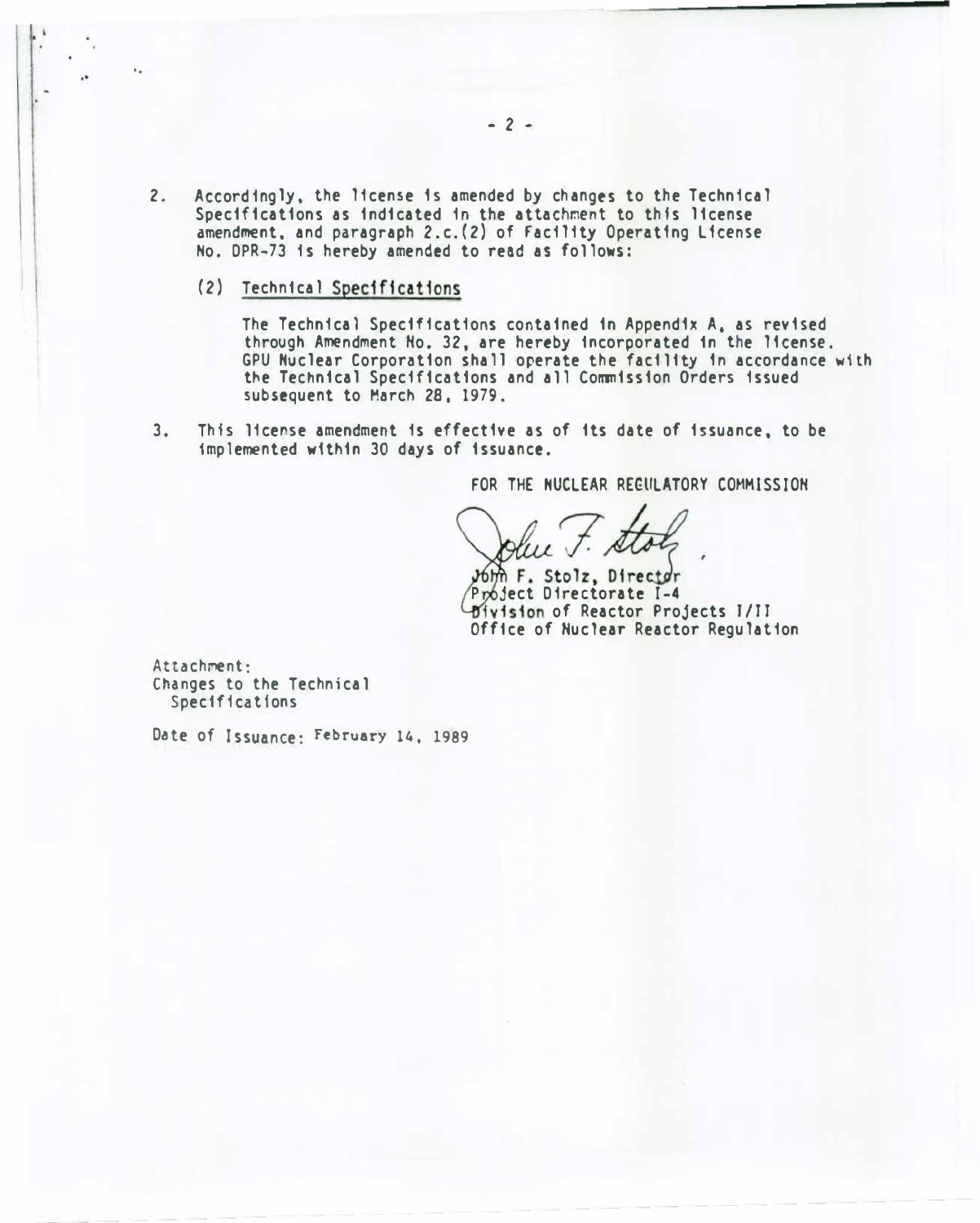# ATTACHMENT TO LICENSE AMENDMENT NO. 32

 $| \cdot \rangle$ .

 $\cdot$ 

# FAClllTY OPERATING LICENSE NO. OPR-73

# DOCKET NO. 50-320

P.eplace the following page of the Appendix A Technical Specifications with the attached page. The revised page 1s identified by amendment number 32 and contains a vertical 11ne indicating the area of change.

> Remove Insert page 6-3 page 6-3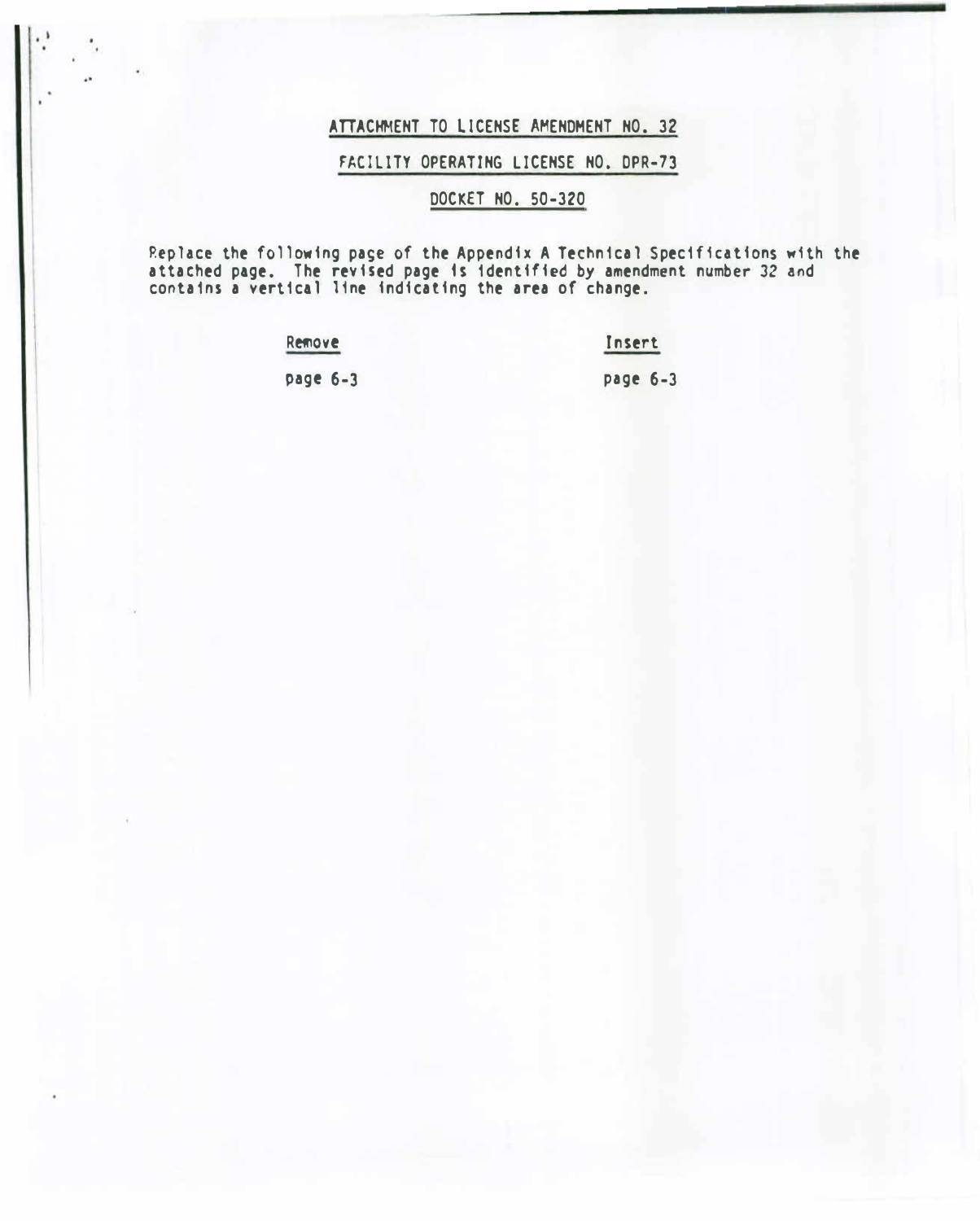## ADMINISTRATIVE CONTROLS

. '

## 6.3 UNIT STAFF QUALIFICATIONS

6.3.1 Each member of the unit staff shall meet or exceed the minimum qualifications of ANSI-N 18.1 of 1971 for comparable positions unless otherwise noted in the Technical Specifications.

6.3.2 The Manager, Radiological Controls TMI-2 shall meet or exceed the qualifications of Regulatory Guide 1.8, September 1975. Each Radiological Controls Technician in responsible positions/Foreman shall meet or exceed the qualifications of ANSI 18.1-1971, paragraph 4.5.2/4.3.2, or be formally qualified through an NRC approved TMI-2 Radiation Controls training program. Individuals who do not meet ANSI 18.1-1971 Section 4.5.2 are not considered technicians for purposes of determining qualifications but are permitted to perform work for which qualification has been demonstrated. All Radiological Controls Technicians will be qualified through training and examination in each area or specific task related to their radiological controls functions prior to their performance of those tasks.

### 6.4 TRAINING

6.4.1 A retraining and replacement training program for the unit staff shall be maintained under the cognizance of the Plant Training Manager and shall meet or exceed the requirements and recommendations of Regulatory Guide 1.8 of 1977 Appendix "A" of 10 CFR Part 55 except that Radiological Controls training may be under the direction of Vice President-Radiological and Environmental Controls.

6.4.2 A training program for the Fire Brigade shall be maintained under the direction of the Plant Training Manager and shall meet or exceed the requirements of Section 27 of the NFPA Code-1976.

#### 6.5 REVIEW AND AUDIT

#### 6.5.1 Technical Review and Control

The Office of TMI-2 Division Director and Support Division Vice-Presidents within GPU Nuclear Coporation as indicated in Organization Plan Figure 1.1, shall be responsible for ensuring the preparation, review, and approval of documents required by the activities within their functional area of responsibility for TMI-2. Implementing approvals shall be performed at the cognizant section manager/director level or above. Independent safety review and audit shall be conducted in accordance with this Technical Specification.

Divisions other than the TMI-2 Division will perform the Independent Safety Review of their own procedures affecting TMI-2 in accordance with �pproved procedures except when they impact the operational status of unit systems or equipment (requires TMI-2 Division concurrence), a significant environmental impact (requires in line SRG and Environmental Licensing review), or represent an Unreviewed Safety Question (USQ) or Tech Spec change, including Recovery Operations Plan Change (requires in line SRG review and NRC approval).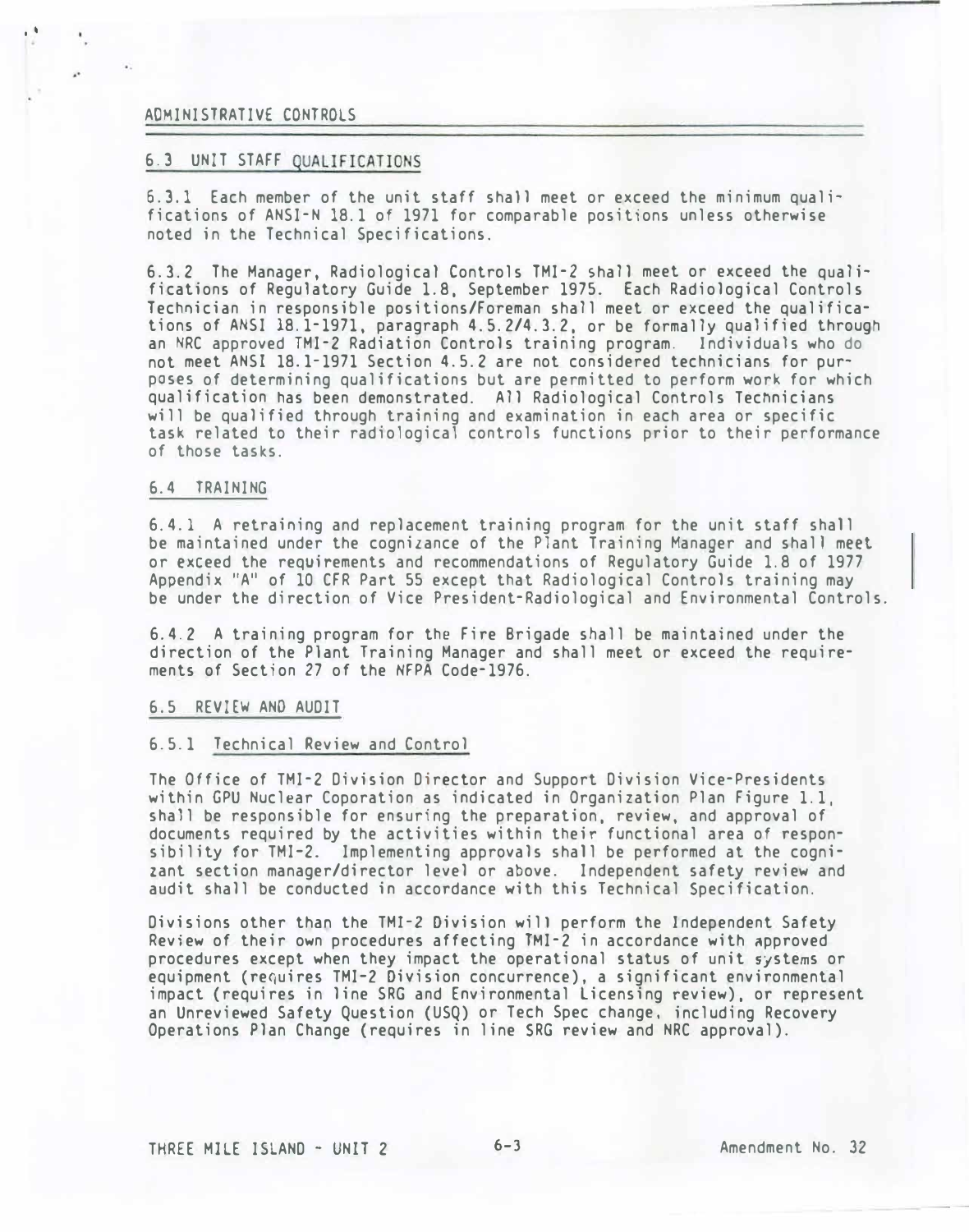

. '

## UNITED STATES NUCLEAR REGULATORY COMMISSION **WASHINGTON. D. C. 20555**

## SAFETY EVALUATION BY THE OFFICE OF NUCLEAR REACTOR REGULATION

## PELATED TO AMENDMENT NO. 32 TO FACILITY OPERATING LICENSE NO. DPR-73

## GPU NUCLEAR CORPORATION

## THREE MILE ISLAND NUCLEAR STAT ION, UNIT NO. 2

# DOCKET NO. 50-320

## 1.0 INTRODUCTION

By letter dated March 11, 1988, GPU Nuclear Corporation (GPUN or the licensee) requested the approval of a change to the Technical Specifications of Facility Operating license No. OPR-73 for Three Mile Island Nuclear Station. Unit No. 2. The proposed amendment would change the requirement that all retrafiing and replacement training for TMI-2 personnel be under the direction of the Plant Training Manager and substitute the requirement that this training be under his cognizance.

#### 2.0 DISCUSSION AND EVALUATION

### Section 6

Technical Specification 6.4, Training. requires that the retraining and replacement training program for the Unit 2 staff be maintained under the direction of the Plant Training Manager. The licensee proposes to change this requirement and reouire that all retraining and replacement training for TMI-2 personnel be under the cognizance of the Plant Training Manager. The actual direction of the specific training program would be the responsibility of the TMI-2 organization reouiring the training. An exception to this proposed change, which is consistent with the current Technical Specification is the Radiological Controls Training which may remain under the direction of the Vic� President Radiological and Environmental Controls.

The proposed change would still provide for an oversight role by the Plant Training Manager and r�qufre his or her concurrence in the overall training program description document for those retraining and replacement training programs for which direction 1s shifted to the appropriate user  $TMI-2$  organization. The training program description document will describe the amount of oversight the Plant Training Manager will maintain over these programs. The current requirement to periodically audit the training and qualifications of the entire unit staff will continue. The licensee has concluded that retaining the retraining &nd replacement training program under the direction of the Plant Training Manager is not the most efficient method of �aintain1ng the requisite qualifications for all TMI-2 personnel. Now that the TMI-2 cleanup program is approaching its conclusion many training programs are often conducted on a one-time bases for a specific task and could be more efficiently and effectively taught under the direction of the organization requiring the completion of the task.